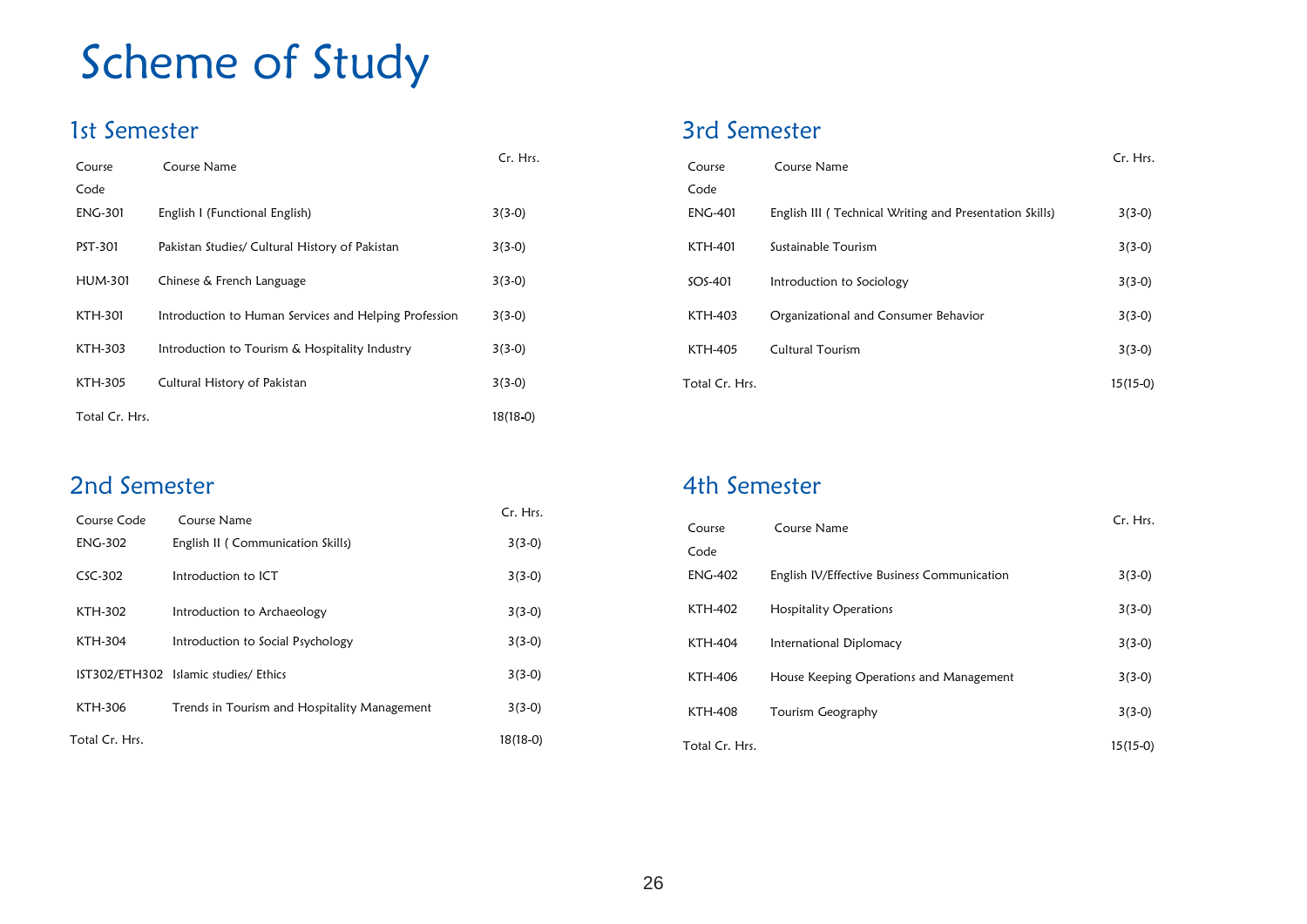# 5th Semester

| ואנאוואכ וווכ  |                                                   |            |  |
|----------------|---------------------------------------------------|------------|--|
| Course         | Course Name                                       | Cr. Hrs.   |  |
| Code           |                                                   |            |  |
| <b>KTH-501</b> | Tourism Marketing & Management                    | $3(3-0)$   |  |
| KTH-503        | Tourism and Hospitality Laws                      | $3(3-0)$   |  |
| KTH-505        | Front Office Operations and Management            | $3(3-0)$   |  |
| KTH-507        | Tourism and Hotel Management                      | $3(3-0)$   |  |
| KTH-509        | Application of GIS In Tourism/Product Development | $3(3-0)$   |  |
| KTH-511        | Heritage Management                               | $3(3-0)$   |  |
| Total Cr. Hrs. |                                                   | $18(18-0)$ |  |

## 6th Semester

| Course         | Course Name                  | Cr. Hrs.   |
|----------------|------------------------------|------------|
| Code           |                              |            |
| KTH-502        | Event Management             | $3(3-0)$   |
| <b>KTH-504</b> | Logic & Critical Thinking    | $3(3-0)$   |
| KTH-506        | Religious Tourism            | $3(3-0)$   |
| <b>KTH-508</b> | Travel & Tour Operation      | $3(3-0)$   |
| KTH-510        | Sports and Adventure Tourism | $3(3-0)$   |
| KTH-512        | Project Management           | $3(3-0)$   |
| Total Cr. Hrs. |                              | $18(18-0)$ |